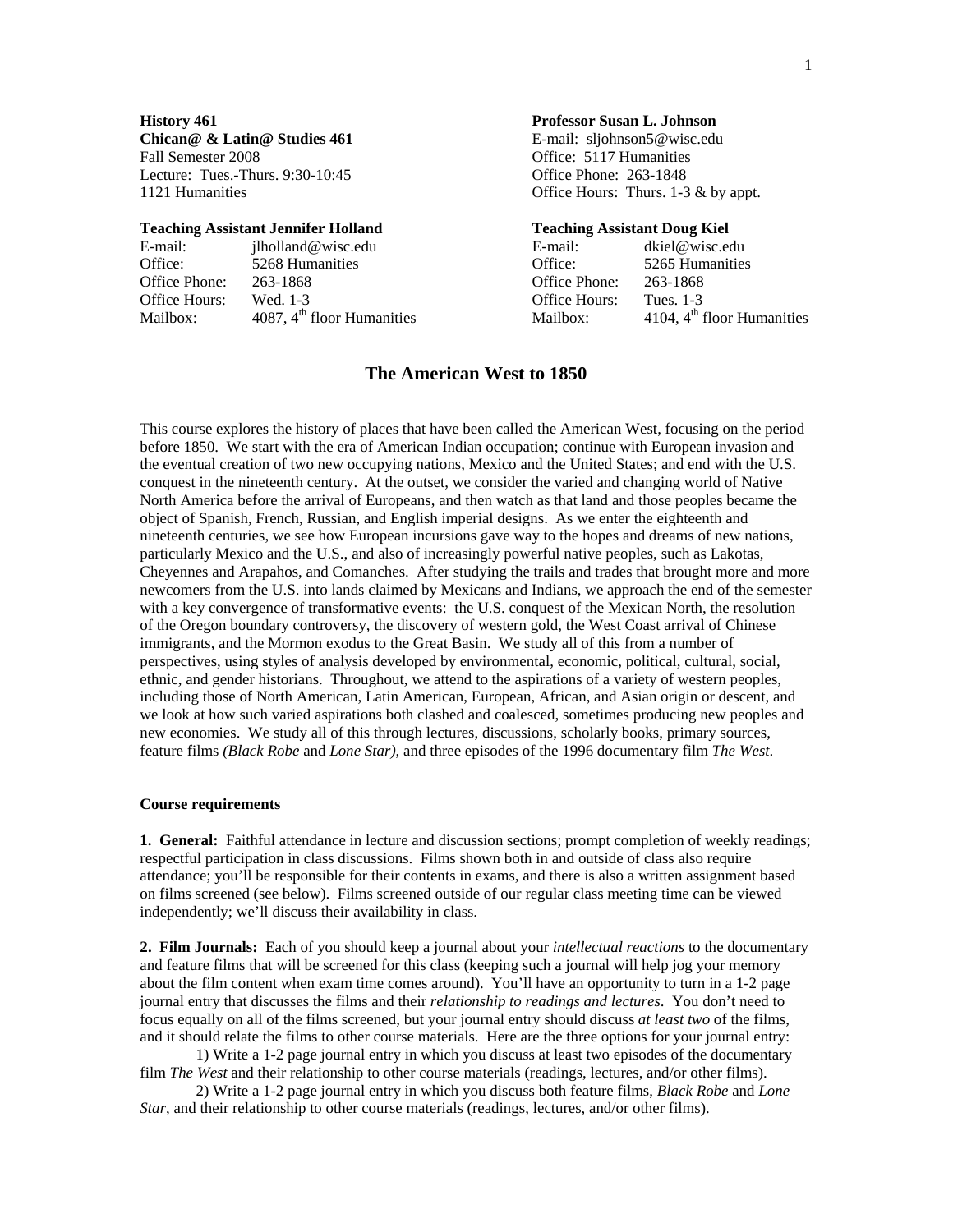3) Write a 1-2 page journal entry in which you discuss at least one of the episodes of the documentary film *The West* and one of the two feature films, *Black Robe* or *Lone Star,* and their relationship to other course materials (readings, lectures, and/or other films).

Your film journal entry is due on at the beginning of lecture on Tues. Dec. 2.It can be computergenerated or handwritten. It won't be graded, but it will be marked using  $a +$ ,  $\checkmark$ ,  $\checkmark$ , system, and this mark will be used to help determine your course participation grade.

**3. Papers:** You'll write two papers for this class, a brief 2-page paper on assigned primary sources, and a longer 5-page paper on one of the three single-author books assigned. Both papers are designed to give you hands-on experience with the building blocks of history, that is, original primary source materials.

**a. First paper:** Two pages, double-spaced. This paper will give you a chance to consider in depth some of the primary source readings from The West in the History of the Nation, those reprinted in chap. 1, "Cultures in Conflict: First Encounters," chap. 2, "Colonization: Religion and Economy in Frontier Regions," and chap. 3, "The Late Seventeenth Century: Rebellion on Two Frontiers." You'll choose at least two of the primary sources from any of these chapters and analyze the different points of view of the Spanish and/or French and/or English colonial projects and Native responses represented by each. Your paper will be due at the beginning of lecture on Tues. Sept. 23.Papers must be computer-generated, double-spaced, with standard one-inch margins. Late papers will be accepted without penalty only if you negotiate an alternative due date with your teaching assistant at least *48 hours prior to the due date* specified here. Otherwise, late papers will drop by one-half of a grade for each day that they are late.

**b. Second paper:** Five pages, double-spaced. You'll receive detailed guidelines for this paper early in the semester. This paper will be written individually, but there will be teamwork involved in your initial research. For this paper, you'll use as your starting point one of the three single-author books assigned to the class as a whole: Blackhawk, Violence over the Land; Reséndez, Changing National Identities; or Johnson, Roaring Camp. We'd like to have roughly equal numbers of students writing on each of these books. So during the second week of class, we'll ask you to designate your top two book choices, and then we'll divide the class into three similarly sized groups, each one assigned to a different book. We'll make every effort to assign you one of the two books you've chosen. The three mega-groups (each assigned one of the three books) will have time in class to organize themselves into smaller research teams (we suggest 2-4 students on each team). Each research team will then plan a research strategy for identifying primary source materials relevant to the book assigned. These primary sources should be found in libraries on campus. (Note that on Thurs. Sept. 18, we'll have a librarian come to teach us how to find such materials.) The research teams from each mega-group will report on the primary sources they've found during the class period in which we'll be discussing the book assigned to that mega-group (Violence over the Land, Thurs. Oct. 2; Reséndez, Changing National Identities, Thurs. Nov. 6; Roaring Camp, Tues. Dec. 2). Meanwhile, each individual should be deciding on one or two of the primary sources identified to use in the preparation of his or her individual paper. The actual paper, then, will be both a review of the book and an exploration of how the author uses primary sources to make a historical argument. You'll use the source(s) you've chosen to demonstrate in detail how the author makes use of primary materials. Your paper will be due at the beginning of lecture a week after the book you've read is discussed in class (Violence over the Land, Thurs. Oct. 9; Reséndez, Changing National Identities, Thurs. Nov. 13; Roaring Camp, Tues. Dec. 9). Papers must be computer-generated, double-spaced, with standard one-inch margins. Late papers will be accepted without penalty only if you negotiate an alternative due date with your teaching assistant at least *48 hours prior to the due date* specified here. Otherwise, late papers will drop by one-half of a grade for each day that they are late.

**4. Exams:** There will be two take-home essay exams, a Midterm and a Final. We will not give out exam questions prior to the dates specified here under any circumstances. The Midterm questions will be handed out at the end of lecture on Thurs. Oct. 9, and your answers must be handed in at the beginning of lecture on Thurs. Oct. 16. There will be no lecture on Tues. Oct. 14, but the professor and teaching assistants will be available in the classroom to answer any questions you may have about the Midterm. The Final questions will be handed out at the end of lecture on Tues. Dec. 9, and your answers must be handed in between 12:25 and 2:25 p.m. on Sun. Dec. 14—that is, during the regularly scheduled final exam period for this course. There will be no formal lecture on Thurs. Dec. 11, but after a brief course wrap-up, the professor and teaching assistants will be available in the classroom to answer any questions you may have about the Final. Midterm and Final exams must be computer-generated, double-spaced, with standard one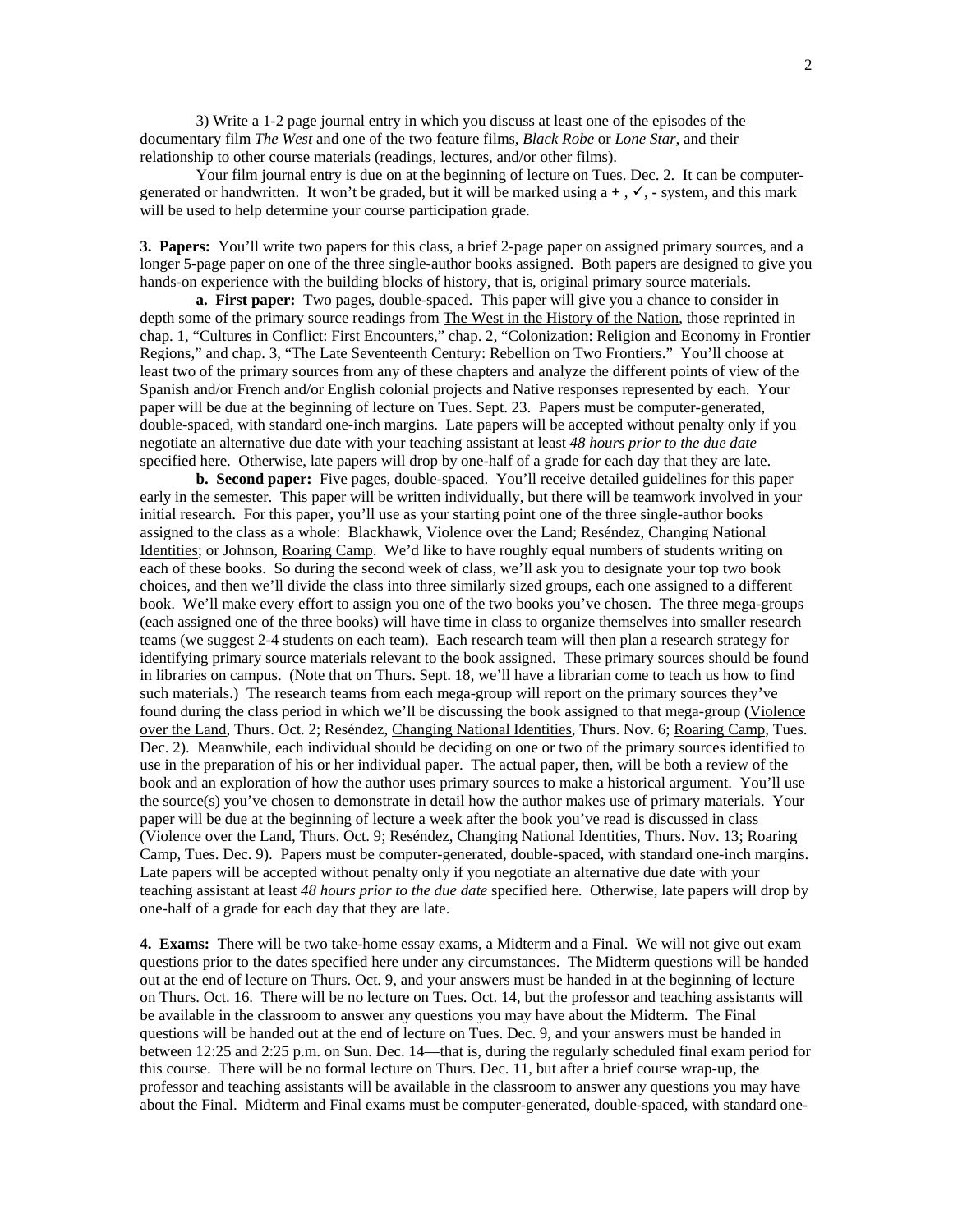inch margins, and they may not exceed the page limits established. You are to work individually and independently on these exams; evidence of collaboration, plagiarism, or other academic dishonesty will result in automatic failure. *Late exams will not be accepted* (no exceptions made for computer difficulties or transportation problems).

#### **Grades**

Your final grade will be determined using the following formula:

| Course participation | 20% |
|----------------------|-----|
| First paper          | 10% |
| Second paper         | 25% |
| Midterm exam         | 20% |
| Final exam           | 25% |

From time to time, you may be given the chance to enhance your course participation grade by attending a campus event relevant to the history of the American West and writing up a *one-page response paper that relates that event to course content*. These events will be announced in class and/or over the class email list. If you want extra credit for an event that has not been announced in class or over the class email list, please check with Professor Johnson to make sure that the event that interests you is sufficiently relevant to course content before writing a response paper and turning it in.

#### **Readings**

The following four books are required for all students. They are available for purchase at the University Book Store, and are on reserve at College Library in Helen C. White Hall:

William Deverell and Anne Hyde, eds., *The West in the History of the Nation: A Reader*, Vol. 1, *To 1877* (Boston: Bedford/St. Martin's, 2000).

Ned Blackhawk, *Violence over the Land: Indians and Empires in the Early American West* (Cambridge: Harvard Univ. Press, 2008).

- Susan Lee Johnson, *Roaring Camp: The Social World of the California Gold Rush* (New York: W.W. Norton, 2000).
- Andrés Reséndez, *Changing National Identities at the Frontier: Texas and New Mexico, 1800-1850* (Cambridge: Cambridge University Press, 2004).

The following book *isn't required*, but it's *ever-so-highly recommended*. Those of you who purchase it may find it something you'll be happy to have on your bookshelf for years to come. Still, it's expensive, so you may want to use one of the copies on reserve at College Library. The *assignments in this book aren't required*, but once you start reading them, you might get hooked. You'll also find the book useful when you work on your take-home exams. This is no boring compendium of useless facts, but rather a curious collection of brief, readable essays on an extraordinary range of topics written by some of the leading practitioners in the field of western history (the same can't be said for all *Wikipedia* entries). Was Daniel Boone saint or sinner? What are the roots of contemporary Chicanas and Chicanos? Before Wisconsin was known for cheese, for what was it known (a question for out-of-state students)? Where were the seven cities of gold, or Cíbola? How did Lakota people become known as the Sioux? Where did the Santa Fe Trail begin and end, and who and what traveled along it? Who were the first people of African descent in what we now call the West? Who invented scalping? Who cried on the Trail of Tears? Why were mountain men hooked on beavers? Why does so much of the Midwest look like a checkerboard when you fly over it? Why do so many Mormons live in Utah? Why is Texas so weird? You'll find the answers in:

Howard Lamar, ed., *The New Encyclopedia of the American West* (New Haven, Conn.: Yale University Press, 1998). [Abbreviated as NEAW in syllabus.]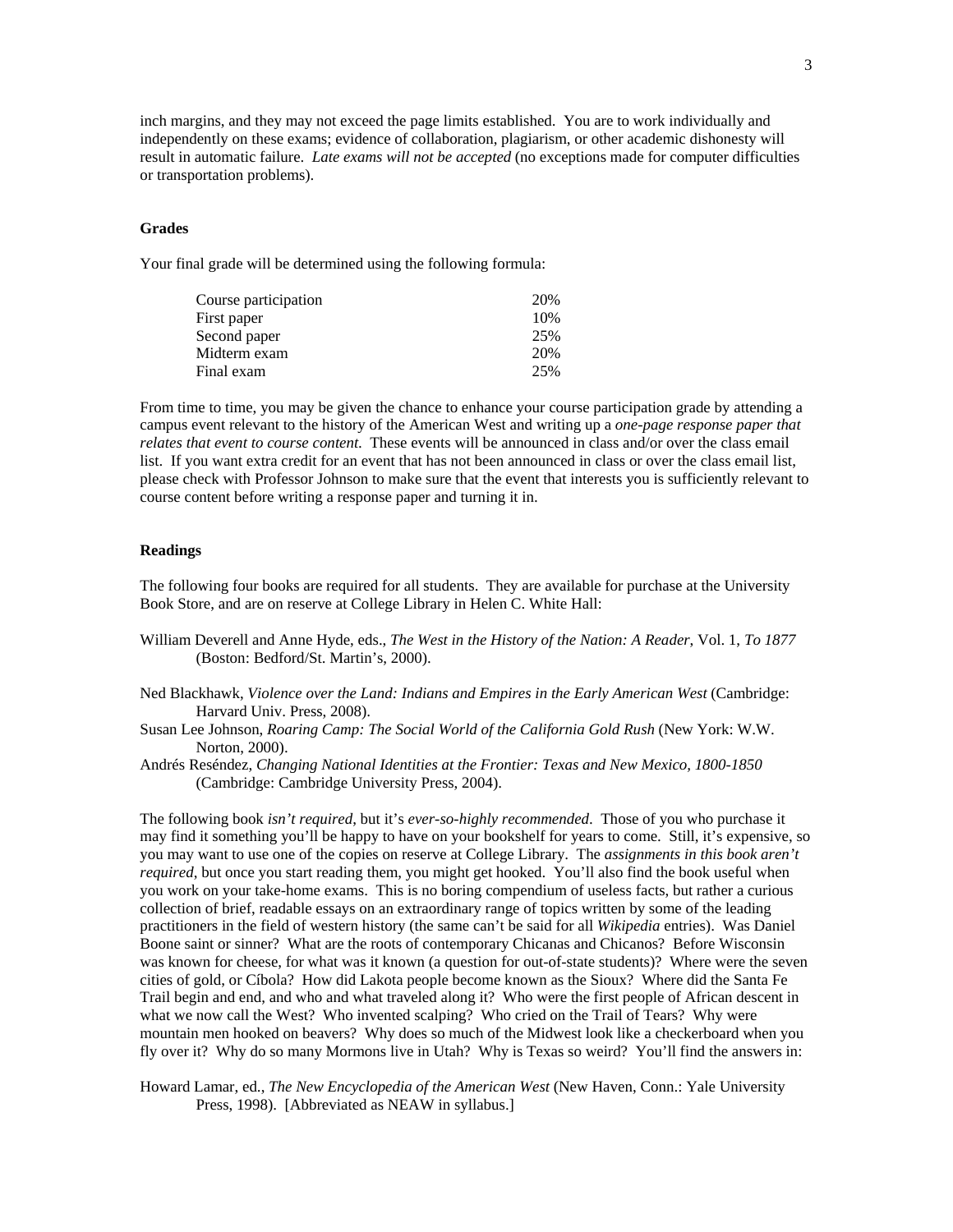### **Calendar and Assignments**

#### *Week 1*

| Tues. Sept. 2:  | Course Introduction                                                                                       |
|-----------------|-----------------------------------------------------------------------------------------------------------|
| Thurs. Sept. 4: | Native North America: Concepts                                                                            |
| Reading:        | The West: Intro., pp. xv-xvi, $\&$ chap. 1, pp. 2-23                                                      |
|                 | NEAW: Physiography of the U.S.; Frontier theory; Turner, Frederick Jackson; western<br>history, 1970s-90s |

## *Week 2*

| Tues. Sept. 9:   | Native North America: Peoples and Places                                               |
|------------------|----------------------------------------------------------------------------------------|
| Thurs. Sept. 11: | <b>Imperial Designs</b>                                                                |
| Reading:         | Violence over the Land, Intro. $&$ chap. 1, pp. 1-54<br>The West: chap. 2, pp. $24-45$ |

NEAW: Indian languages; Indians of California, of Texas, of the Great Basin, of the Great Plains, of the Northwest, of the Southwest; Powhatan; see also entries for various Indian peoples, nations, & confederacies, such as Sioux (Dakota, Lakota), Ute, Iroquois Confederacy, "Five Civilized Tribes," Pueblo, Cheyenne & Arapaho, Apache, Navajo, Modoc & Klamath; Exploration, Spanish; Exploration, English; Exploration, French; Exploration, Russian; Cabeza de Vaca; Coronado; DeSoto; Oñate; Cíbola; Acoma Pueblo

#### *Week 3*

| Tues. Sept. 16:  | Spanish Colonies and Indian Peoples: New Mexico                                                                                 |
|------------------|---------------------------------------------------------------------------------------------------------------------------------|
| Thurs. Sept. 18: | Special library workshop on finding primary sources<br>(held in regular classroom)<br>David Null, Director, University Archives |

 *Tues. evening: special screening of the film "Black Robe," TBA* 

Reading: Violence over the Land, chaps. 2-4, pp. 55-144 The West: chap. 3, pp. 46-65

> NEAW: New Mexico (thru Spanish period); Santa Fe (thru Spanish period); Rio Grande; Nevada (thru mid-19<sup>th</sup> century); Utah (thru mid-19<sup>th</sup> century); Walkara; Anza; Indiancaptivity narratives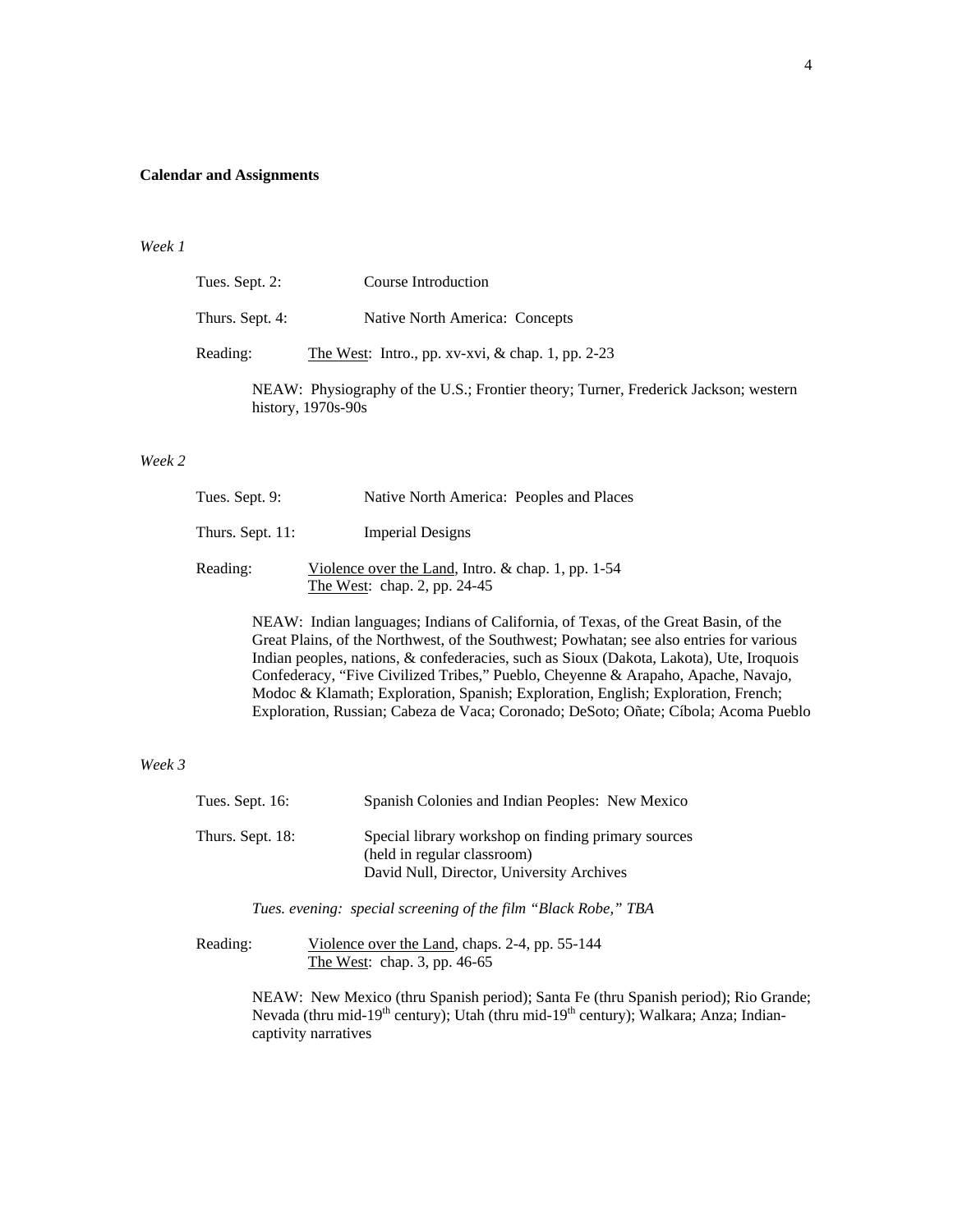| Tues. Sept. 23:  | Spanish Colonies and Indian Peoples: Texas and California<br>First paper due in lecture                                                                                                                 |
|------------------|---------------------------------------------------------------------------------------------------------------------------------------------------------------------------------------------------------|
| Thurs. Sept. 25: | Film, <i>The West</i> , part 1, <i>The People</i>                                                                                                                                                       |
| Reading:         | Violence over the Land, chaps. 5-6, pp. 145-225<br>The West: chap. 4, pp. 66-87                                                                                                                         |
|                  | NEAW: Texas (thru the Spanish period); San Antonio; San Francisco de las Tejas;<br>$\lambda$ 1 (1 1700) $\alpha$ 1' (1 1 $\alpha$ ) 1 $\alpha$ ) 1 $\alpha$ ) $\alpha$ ) $\alpha$ ) $\alpha$ ) $\alpha$ |

Alamo (thru 1793); California (thru the Spanish period); Serra; missions, California (read entries for missions that interest you); Alaska, thru European explorers and the rise of Russian Alaska; Baranov; Roman Catholic missionaries, thru the borderlands of New France & New Spain; Boone; Kentucky, settlement of; Kentucky frontier stations

#### *Week 5*

| Tues. Sept. $30:$ | Empires in the Woods                                                                       |
|-------------------|--------------------------------------------------------------------------------------------|
| Thurs. Oct. 2:    | discussion of and reports on Violence over the Land                                        |
| Reading:          | Violence over the Land, chap. $7 &$ Epilogue, pp. 226-293<br>The West, chap. 5, pp. 88-109 |
|                   | $NFAW1$ land policy in the colonies (1607-1775); King Philin's War; Bacon's Rebell         |

NEAW: land policy in the colonies (1607-1775); King Philip's War; Bacon's Rebellion; French heritage; Mississippi Valley, French & Spanish periods; St. Louis; Laclède; Chouteau; Chouteau family; New Orleans; Vial; fur trade, in the colonies; Hudson's Bay Co.; beaver

## *Week 6*

| Tues. Oct. $7:$ | Pushing into the Plains                                                                                                  |
|-----------------|--------------------------------------------------------------------------------------------------------------------------|
| Thurs. Oct. 9:  | Wars of Empire<br>Violence over the Land papers due at beginning of lecture<br>MIDTERM EXAM HANDED OUT AT END OF LECTURE |

Reading: The West, chap. 6, pp. 110-27

NEAW: horse; buffalo; Sioux (Lakota, Dakota); Cheyenne & Arapaho; Comanche; Colonial wars; Indian-white relations, British Indian policy, 1763-75; Pontiac's Rebellion

## *Week 7*

| Tues. Oct. 14:  | work on exams; professor and TAs<br>available in classroom for consultation |
|-----------------|-----------------------------------------------------------------------------|
| Thurs. Oct. 16: | New Nations: United States<br>MIDTERM EXAM DUE AT BEGINNING OF LECTURE      |

NOTE: *no discussion section meetings on Tues. & Wed., Oct. 14 & 15*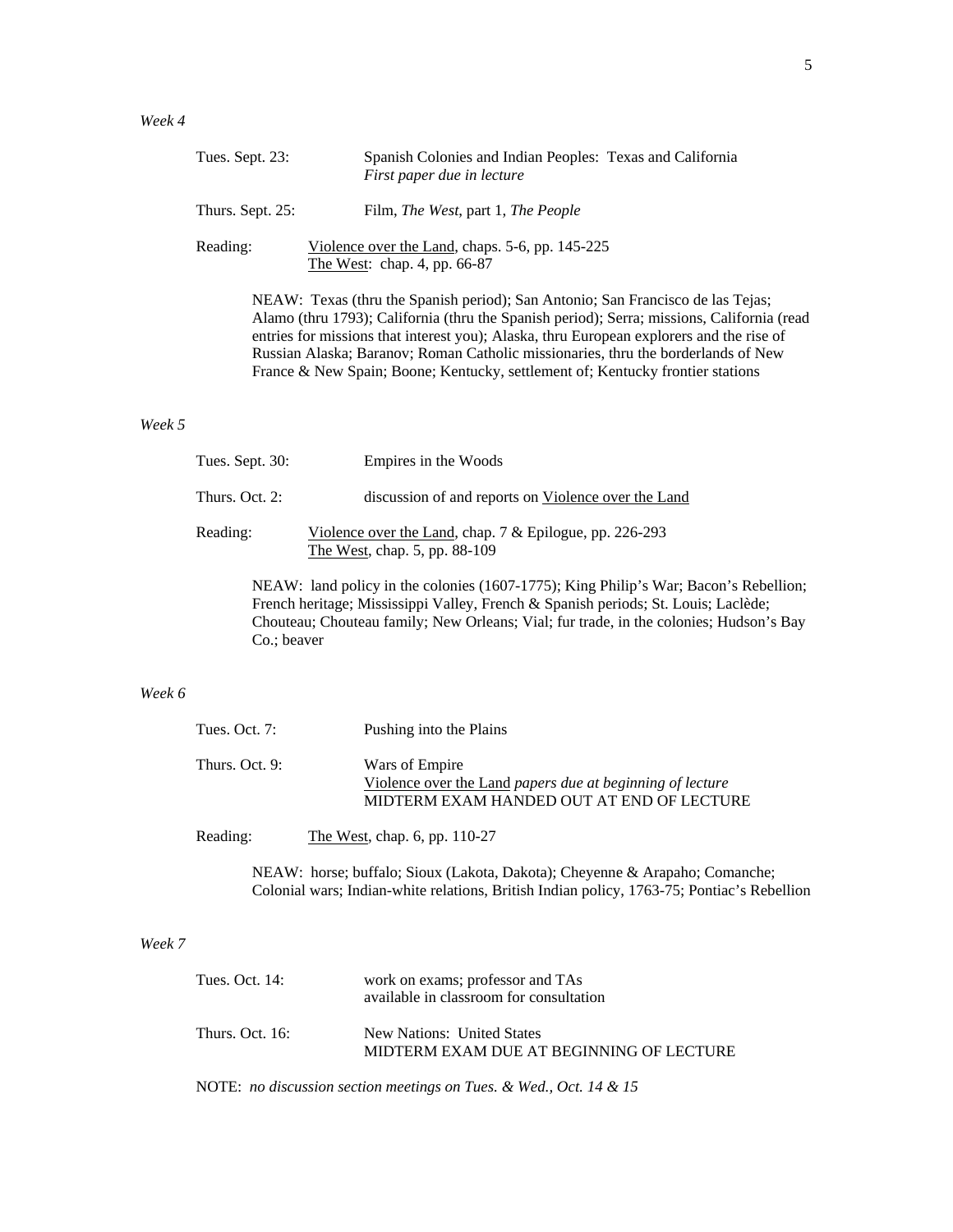| Tues. Oct. 21:     | New Nations: Mexico                                                                                                                                                                                                                                                                                                                                                                                                                                                                                                                                                                                                     |
|--------------------|-------------------------------------------------------------------------------------------------------------------------------------------------------------------------------------------------------------------------------------------------------------------------------------------------------------------------------------------------------------------------------------------------------------------------------------------------------------------------------------------------------------------------------------------------------------------------------------------------------------------------|
| Thurs. Oct. $23$ : | The Science of Conquest: Exploration                                                                                                                                                                                                                                                                                                                                                                                                                                                                                                                                                                                    |
| Reading:           | Changing National Identities, Intro. & chaps. 1-2, pp. 1-92<br>The West, chap. 7-8, pp. 128-75                                                                                                                                                                                                                                                                                                                                                                                                                                                                                                                          |
|                    | NEAW: land policy, 1780-1860 (thru 1850); Northwest Ordinance; territorial system;<br>U.S. Indian policy, 1775-1860 (to 1820s); Tecumseh; Tenskwatawa; Indian Wars, 1789-<br>1865; Little Turtle; Whiskey Rebellion; Missouri Compromise; frontier life to 1850;<br>Adams-Onís Treaty; New Mexico (thru the Mexican period); Texas (thru the Mexican<br>period); Austin, Moses; Austin, Stephen; empresario system; Fredonian Rebellion;<br>California (thru the Mexican period); Anza; Exploration, U.S.; Jefferson; Lewis; Clark;<br>Lewis & Clark Expedition; Charbonneau; Sacagewea; Pike; Long, Stephen; Louisiana |

### *Week 9*

| Tues. Oct. 28:  | The Business of Conquest: Trade                                                       |
|-----------------|---------------------------------------------------------------------------------------|
| Thurs. Oct. 30: | Engines of Conquest: Farms, Factories, Plantations                                    |
| Reading:        | Changing National Identities, chaps. 3-6, pp. 93-196<br>The West, chap. 9, pp. 176-97 |

Purchase; Fremont, Jessie & John C.

NEAW: Jackson, Andrew; fur trade, in the U.S.; trappers; North West Co.; McLaughlin, John; American Fur Co.; Astor; Missouri Fur Co.; Lisa; Ashley; Rocky Mountain Fur Co.; Smith, Jedediah; California rancho system; Bryant, Sturgis & Co.; Dana; Santa Fe and Chihuahua Trail; Alvarez; Becknell; Gregg; Bent brothers; Bent's Fort; Carson; canal era; agricultural expansion; cotton culture; cotton production, the antebellum years; transportation on the Mississippi R. system; Martínez, Antonio José; Armijo; Magoffin; Texas Revolution; U.S. Indian policy, 1775-1860 (from 1820s); Cherokee Indians; Black Hawk; Black Hawk War

#### *Week 10*

| Tues. Nov. 4:<br>(Be sure to vote!) | Film, The West, part 2, Empire Upon the Trails                                                                                     |
|-------------------------------------|------------------------------------------------------------------------------------------------------------------------------------|
| Thurs. Nov. 6:                      | discussion of and reports on Changing National Identities                                                                          |
| Reading:                            | Changing National Identities, chaps. 7-8 & Conclusion, pp. 197-271<br>The West, chap. 10, pp. 198-219, & chap. 12, pp. 240-51 only |

NEAW: African Americans on the frontier (to 1850); Cayuse Indians; Whitman; Young, Brigham; Latter-Day Saints (thru 1850); Olmstead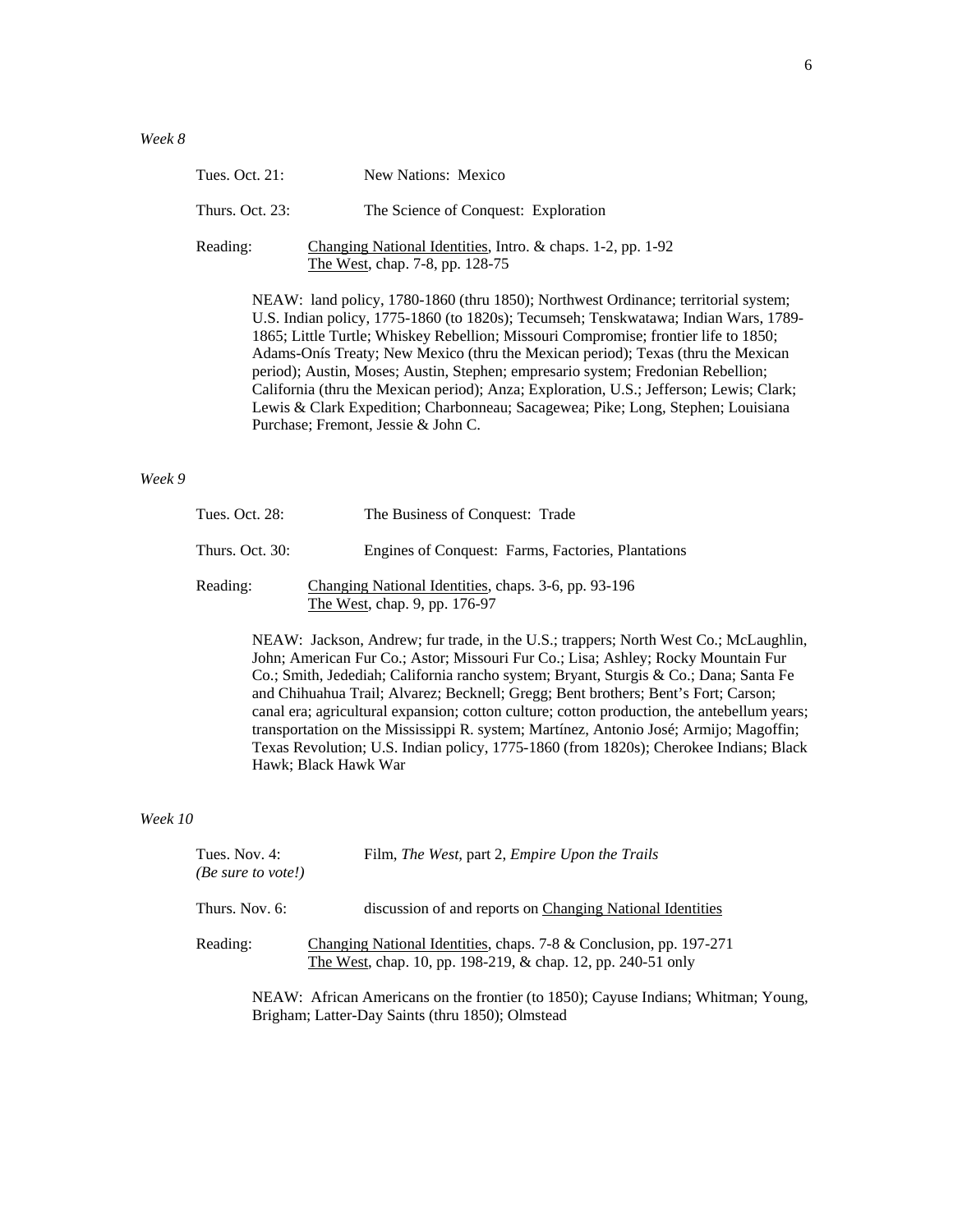| Tues. Nov. $11$ : | Manifest Design: The Mexican North                                                                                                                                                                                                                                                                                                                                                                                                                              |
|-------------------|-----------------------------------------------------------------------------------------------------------------------------------------------------------------------------------------------------------------------------------------------------------------------------------------------------------------------------------------------------------------------------------------------------------------------------------------------------------------|
| Thurs. Nov. 13:   | Manifest Design: The Oregon Country<br>Changing National Identities papers due at beginning of lecture                                                                                                                                                                                                                                                                                                                                                          |
| Reading:          | Roaring Camp, Prologue & chap. 1, pp. 23-95<br>The West, chap. 11, pp. 220-39                                                                                                                                                                                                                                                                                                                                                                                   |
|                   | NEAW: Texas (thru 1850); Alamo; Bowie; Crockett; Travis; Texas annexation; Bear<br>Flag Rebellion; Mexican War; Santa Anna; Houston, Samuel; Kearny; Guadalupe<br>Hidalgo, Treaty of; Gadsden Purchase; Mexican Americans; Oregon (to 1850); Oregon<br>Controversy; Kelley, Hall Jackson; Wyeth, Nathaniel; Walker, William; Lee, Jason; De<br>Smet; Roman Catholic missionaries, U.S. thru 1875; Benton, Thomas Hart (1792-1858);<br>manifest destiny; Murieta |

#### *Week 12*

| <b>Tues. Nov. 18:</b> | Trail's End: Santa Fe and Salt Lake                            |
|-----------------------|----------------------------------------------------------------|
| Thurs. Nov. 20:       | Trail's End: Willamette Valley and Sutter's Fort               |
|                       | Thurs. evening: special screening of the film "Lone Star," TBA |
| Reading:              | Roaring Camp, chaps. 2-4, pp. 97-234                           |

NEAW: Santa Fe (thru 1850); Mormon Trail; Salt Lake City (thru 1850); Deseret; Oregon Trail; Willamette River; California Trail; California (thru 1850); Sutter; Marsh; American River; Wilmot Proviso; Compromise of 1850

## *Week 13*

| Tues. Nov. 25:     | Film, The West, part 3, Speck of the Future                        |
|--------------------|--------------------------------------------------------------------|
| Thurs. Nov. $27$ : | <i>Thanksgiving, no class</i>                                      |
|                    | NOTE: no discussion section meetings on Tues. & Wed., Nov. 25 & 26 |

## *Week 14*

| Tues. Dec. $2$ : | discussion of and reports on Roaring Camp<br>Film journals due at beginning of lecture      |
|------------------|---------------------------------------------------------------------------------------------|
| Thurs. Dec. 4:   | A Pacific World                                                                             |
| Reading:         | Roaring Camp, chaps. $5-6$ & Epilogue, pp. 235-344<br>The West, chap. 12, pp. $251-65$ only |

NEAW: China trade; Hawaii (thru 1850); Chinese immigration (early years); gold & silver rushes; gold towns in California; women in western history; men & manhood in western history